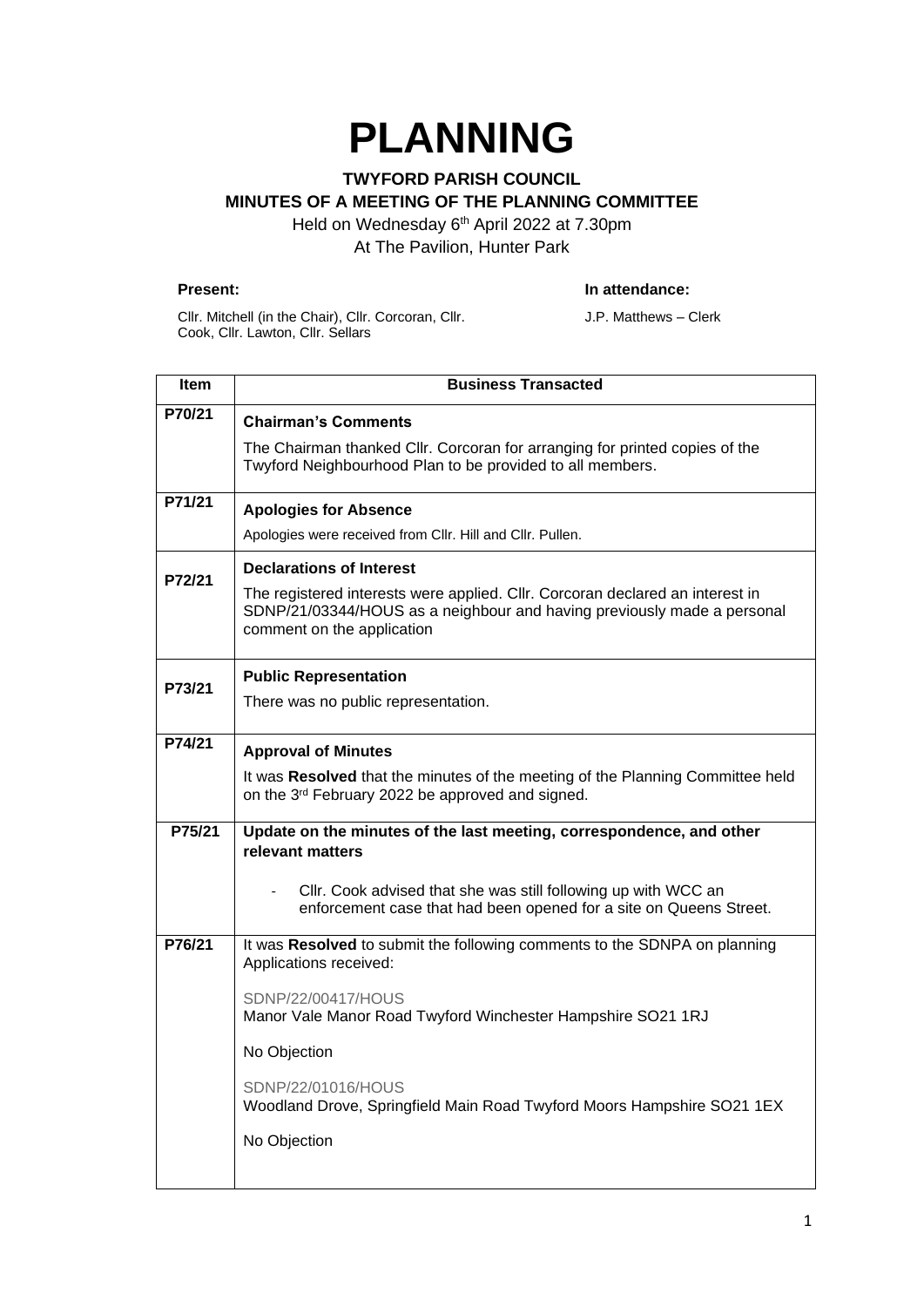|        | SDNP/22/01074/FUL                                                                                                                                                                                                                                                                                                    |
|--------|----------------------------------------------------------------------------------------------------------------------------------------------------------------------------------------------------------------------------------------------------------------------------------------------------------------------|
|        | Gabriels Farm House Park Lane Twyford Hampshire SO21 1QU                                                                                                                                                                                                                                                             |
|        | No Objection                                                                                                                                                                                                                                                                                                         |
|        | SDNP/22/01264/HOUS<br>Twyford House Cottage Old Rectory Lane Twyford Hampshire SO21 1NS                                                                                                                                                                                                                              |
|        | No Objection                                                                                                                                                                                                                                                                                                         |
|        | SDNP/21/03344/HOUS<br>Honeysuckle Cottage School Road Twyford SO21 1QQ                                                                                                                                                                                                                                               |
|        | CIIr. Corcoran did not participate in the discussion on this item.                                                                                                                                                                                                                                                   |
|        | No Objection to the modified plans, however the previous comments made in<br>respect of landscape plans and boundary treatment remain.                                                                                                                                                                               |
|        | SDNP/22/01345/HOUS<br>SDNP/22/01352/LIS<br>Embessy Cottage Queen Street Twyford Winchester Hampshire SO21 1QG                                                                                                                                                                                                        |
|        | No Objection                                                                                                                                                                                                                                                                                                         |
|        | SDNP/22/01417/LIS<br>SDNP/22/01415/HOUS<br>The Old Thatched Barn Manor Barns Hazeley Road Twyford SO21 1QA                                                                                                                                                                                                           |
|        | Objection - The visual integrity of the thatched roof is compromised by the<br>installation of the rooflights and alters the historical appearance of the barn.                                                                                                                                                      |
|        | SDNP/22/01303/HOUS<br>5 The Old Laundry Highfield Twyford Hampshire SO21 1RB                                                                                                                                                                                                                                         |
|        | No Objection                                                                                                                                                                                                                                                                                                         |
|        | SDNP/22/01499/HOUS<br>21 Churchfields Twyford Hampshire SO21 1NN                                                                                                                                                                                                                                                     |
|        | Objection. Policy DE1 of the Twyford Neighbourhood Plan sets out that design<br>proposals must be informed by the Twyford Village Character Assessment<br>(TVCA). The TVCA identifies Churchfields buildings as being primarily semi-<br>detached houses with short front gardens and wide spaces between buildings. |
|        | The application site forms part of a strong street scene of semi-detached<br>properties with generous separation. The proposed design will result is a<br>significant closing of the generous separation which is key characteristic of the<br>area.                                                                 |
| P77/21 | <b>Update on planning decisions</b>                                                                                                                                                                                                                                                                                  |
|        | The report was received and noted.                                                                                                                                                                                                                                                                                   |
| P78/21 | Items for inclusion on the agenda of future meetings of the committee<br>Pre-Application 01668                                                                                                                                                                                                                       |
|        | The meeting closed at 9.24 pm                                                                                                                                                                                                                                                                                        |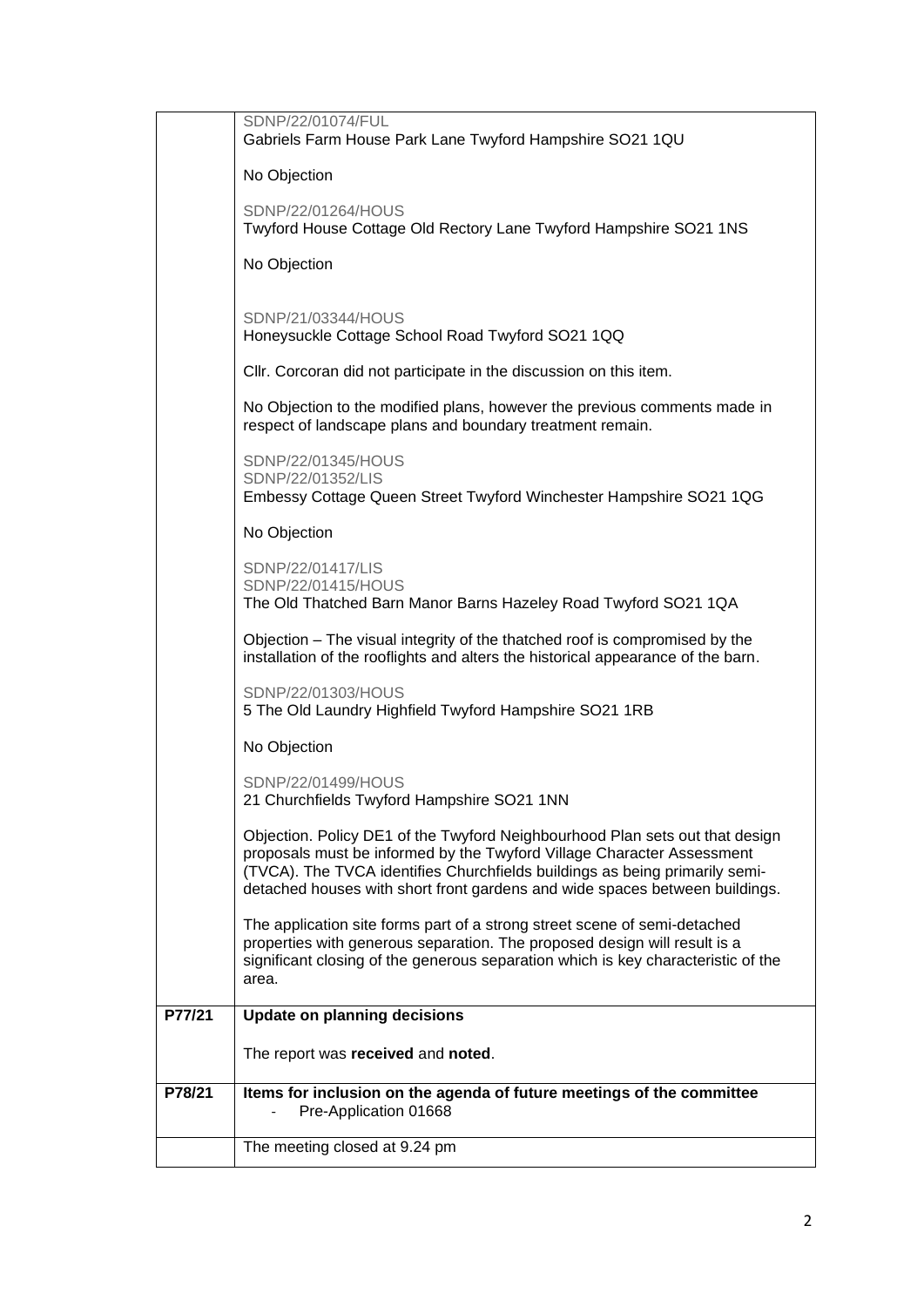#### **Item P77/21**

#### **Planning Update – Planning Committee April 2022**

#### **Applications Determined in February & March 2022**

Reduction in height by 8-9m of 2x Thuja in rear garden as shown on diagram. trees in close proximity to wall, and neighbours complaining about lack of light in garden. Trees also reaching such a size that limbs are starting to fail. Height reduction to reduce sail area and leverage on stems.

#### Elms House Finches Lane Twyford Winchester Hampshire SO21 1QF

Ref. No: SDNP/22/00568/TCA | Received: Mon 07 Feb 2022 | Validated: Mon 07 Feb 2022 | Status: No Objection

Change of use of existing annexe to a separate dwelling

#### Birdsong House Manor Road Twyford SO21 1RJ

Ref. No: SDNP/21/05905/FUL | Received: Thu 25 Nov 2021 | Validated: Fri 26 Nov 2021 | Status: Approved

#### garden shed

#### Twyford House Cottage Old Rectory Lane Twyford SO21 1NS

Ref. No: SDNP/21/05486/LIS | Received: Tue 02 Nov 2021 | Validated: Thu 04 Nov 2021 | Status: Application Withdrawn

Discharge of conditions 6 and 9 in relation to application SDNP/21/00109/CND Hare Farm Hare Lane Twyford SO21 1FR

Ref. No: SDNP/21/05125/DCOND | Received: Tue 12 Oct 2021 | Validated: Tue 12 Oct 2021 | Status: Approved

Construction and operation of three borehole headworks kiosks and three motor control centre (MCC) kiosks

Otterbourne Boreholes Twyford Moors Water Supply Works Highbridge Road Twyford Moors Hampshire Ref. No: SDNP/21/04872/FUL | Received: Fri 24 Sep 2021 | Validated: Fri 24 Sep 2021 | Status: Approved

Single storey timber clad ground floor extension. Highfield Cottage Old Rectory Lane Twyford SO21 1NR Ref. No: SDNP/21/04823/HOUS | Received: Wed 22 Sep 2021 | Validated: Mon 04 Oct 2021 | Status: Approved

infill an existing brick and flint wall with a new section of brick and flint wall to match Church Farm House Church Lane Twyford SO21 1NT Ref. No: SDNP/21/03762/HOUS | Received: Fri 16 Jul 2021 | Validated: Mon 19 Jul 2021 | Status: Approved

infill an existing brick and flint wall with a new section of brick and flint wall to match Church Farm House Church Lane Twyford SO21 1NT Ref. No: SDNP/21/03763/LIS | Received: Fri 16 Jul 2021 | Validated: Fri 16 Jul 2021 | Status: Approved

Relocate access, new garden store and associated works. (amended - shortened) St Christophers High Street Twyford SO21 1NH Ref. No: SDNP/21/03730/HOUS | Received: Thu 15 Jul 2021 | Validated: Mon 19 Jul 2021 | Status: Approved

Construction and operation of equipment kiosks at Twyford Moors Water Supply Works and Twyford Moors Borehole 'G'

Twyford Moors Water Supply Works Highbridge Road Twyford Moors Hampshire